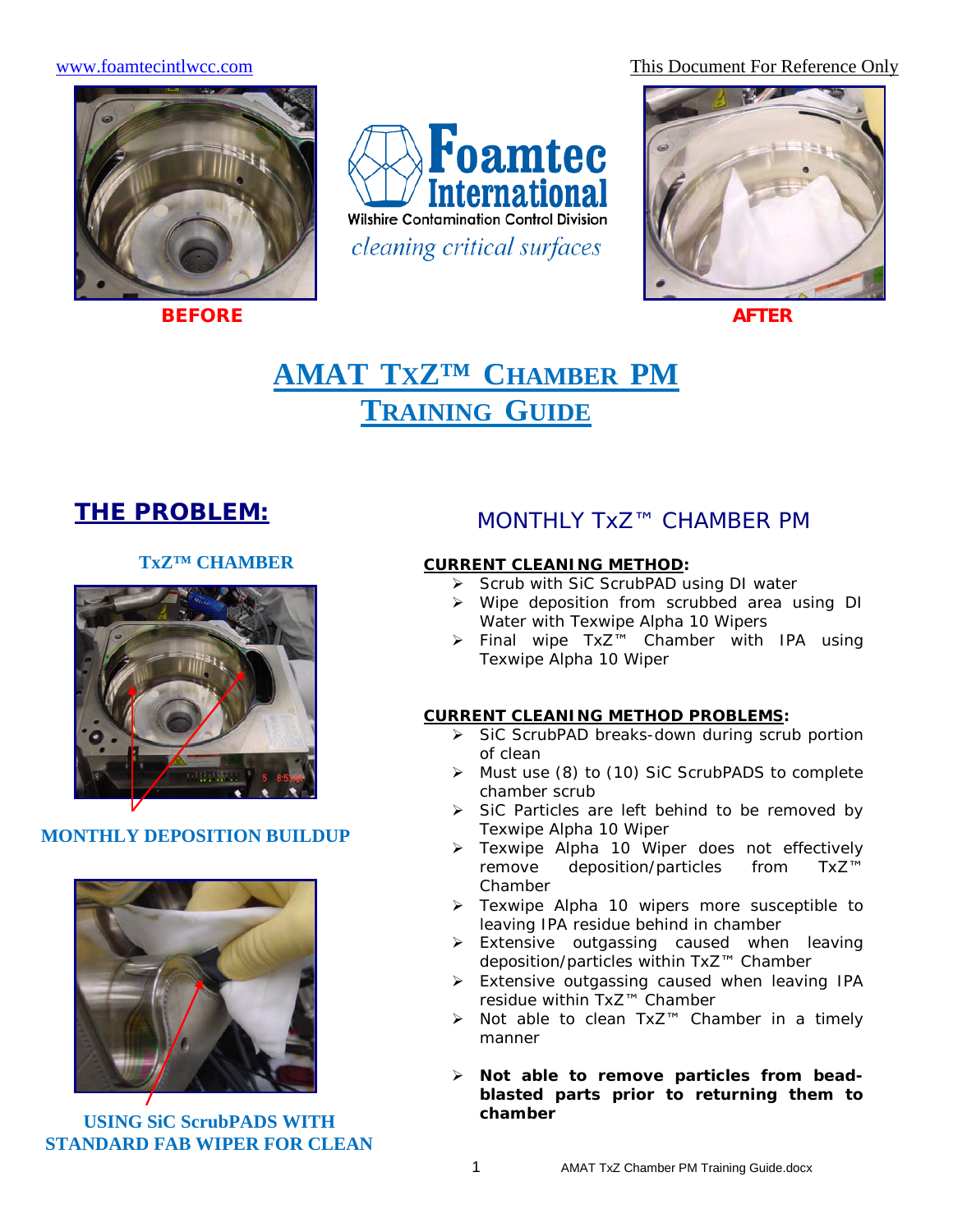# **THE PREPARATION:**





## **SET UP:**

- $\triangleright$  Stage the necessary Foamtec International parts:
	- o 800 Grit Diamond **ScrubPAD**
	- o 800 Grit Diamond ScrubTIP®
	- o UltraSOLV® Sponge
	- o Bottle of DI water
- $\triangleright$  Stage plastic bag next to chamber for waste
- ▶ Dampen UltraSOLV<sup>®</sup> Sponge with DI water
- > Dampen 800 Grit Diamond ScrubPAD with DI water





# **THE UltraSOLV® CHAMBER CLEANING TECHNIQUE:**



**STEP 1:**

> Wipe out TxZ™ Chamber with UltraSOLV<sup>®</sup> Sponge



**STEP 2:**

 $\triangleright$  Scrub small section of TxZ™ Chamber with 800 Grit Diamond ScrubPAD



**STEP 3:**  $\triangleright$  Wipe scrubbed area with UltraSOLV<sup>®</sup> Sponge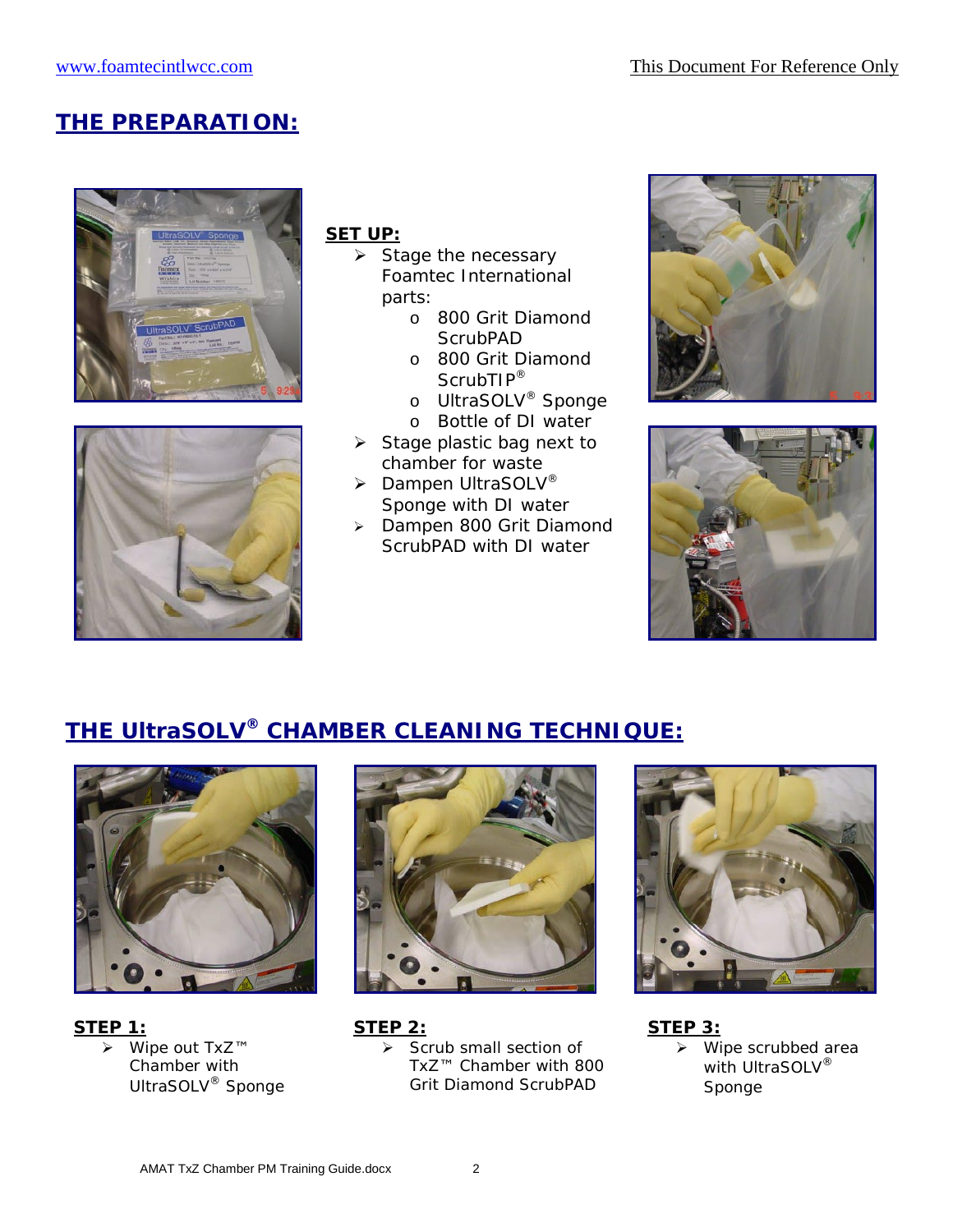# **THE UltraSOLV® CHAMBER CLEANING TECHNIQUE (cont):**



**STEP 1:**  $\triangleright$  ScrubPAD loaded with deposition

#### **ScrubPAD UNLOADING PROCEDURE**



**STEP 2:**  $\overline{\triangleright}$  Pull ScrubPAD across UltraSOLV® Sponge



**STEP 3:** Unloaded **ScrubPAD** 

# **UltraSOLV® SPONGE UNLOADING PROCEDURE**



#### **STEP 1:**

 $\overline{\triangleright}$  Dampen UltraSOLV<sup>®</sup> Sponge with DI water



#### **STEP 2:**

 $\overline{\triangleright}$  Ring-out excess DI water from UltraSOLV<sup>®</sup> Sponge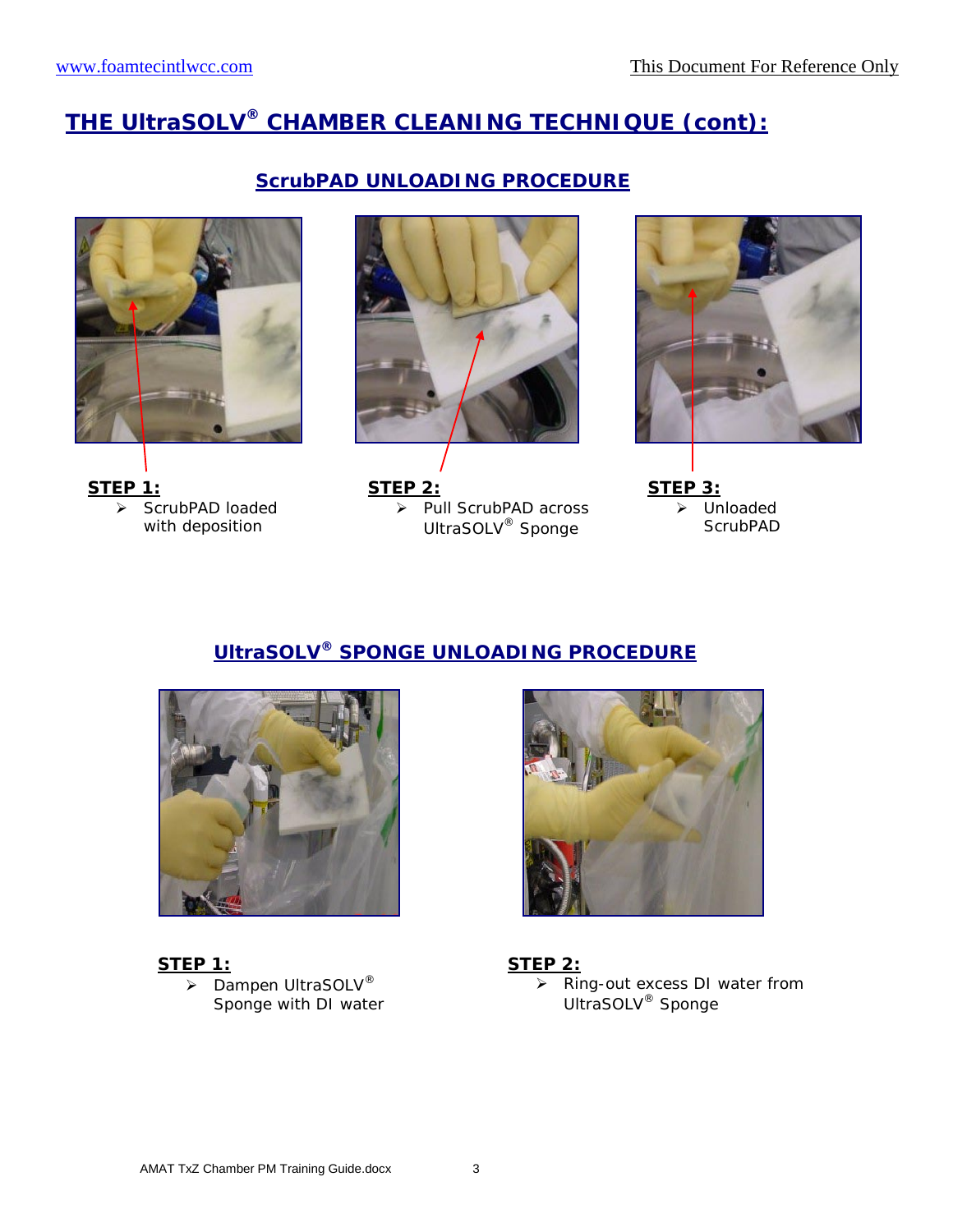# **THE UltraSOLV® CHAMBER CLEANING TECHNIQUE (cont):**







#### **CLEANING PUMP-PORT**

Using same technique described above, continue cleaning all areas throughout TxZ™ Chamber



Using 800 Grit Diamond ScrubTIP® & UltraSOLV® Swab

- Pry Ses S.f. Franch View port
	- o Unload ScrubTIP® on UltraSOLV® Sponge using same technique as unloading Diamond Grit ScrubPAD
- Use UltraSOLV® Swab to effectively wipe-out TxZ™ view port

800 Grit ScrubTIP<sup>®</sup> and UltraSOLV<sup>®</sup> swab can be used to clean the bottom areas of the pump port that cannot be reached by hand

#### **PERFORM FINAL WIPE OF ENTIRE CHAMBER USING IPA**

See note below regards using Foamtec International MiraWIPE<sup>®</sup> as Final **Wiper**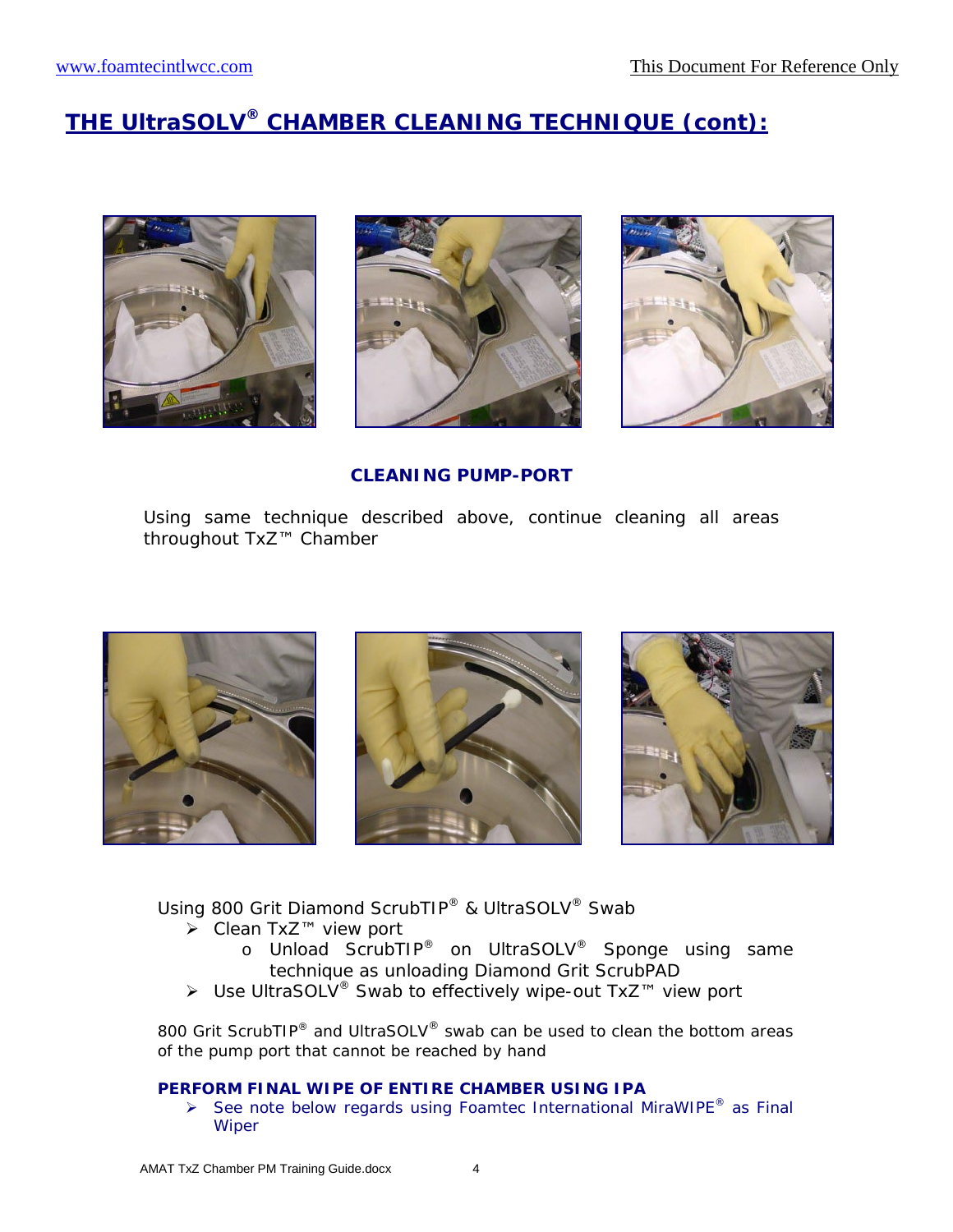# **THE UltraSOLV® CHAMBER CLEANING SOLUTION:**





**PM COMPLETED IN 1 HOUR**



**What the MiraWIPE® was able to remove after wiping TxZ™ Chamber with Texwipe Alpha 10** 



**What the UltraSOLV® Foam Wiper was able to remove from bead blasted part just prior to its being replaced in the TxZ™ Chamber**